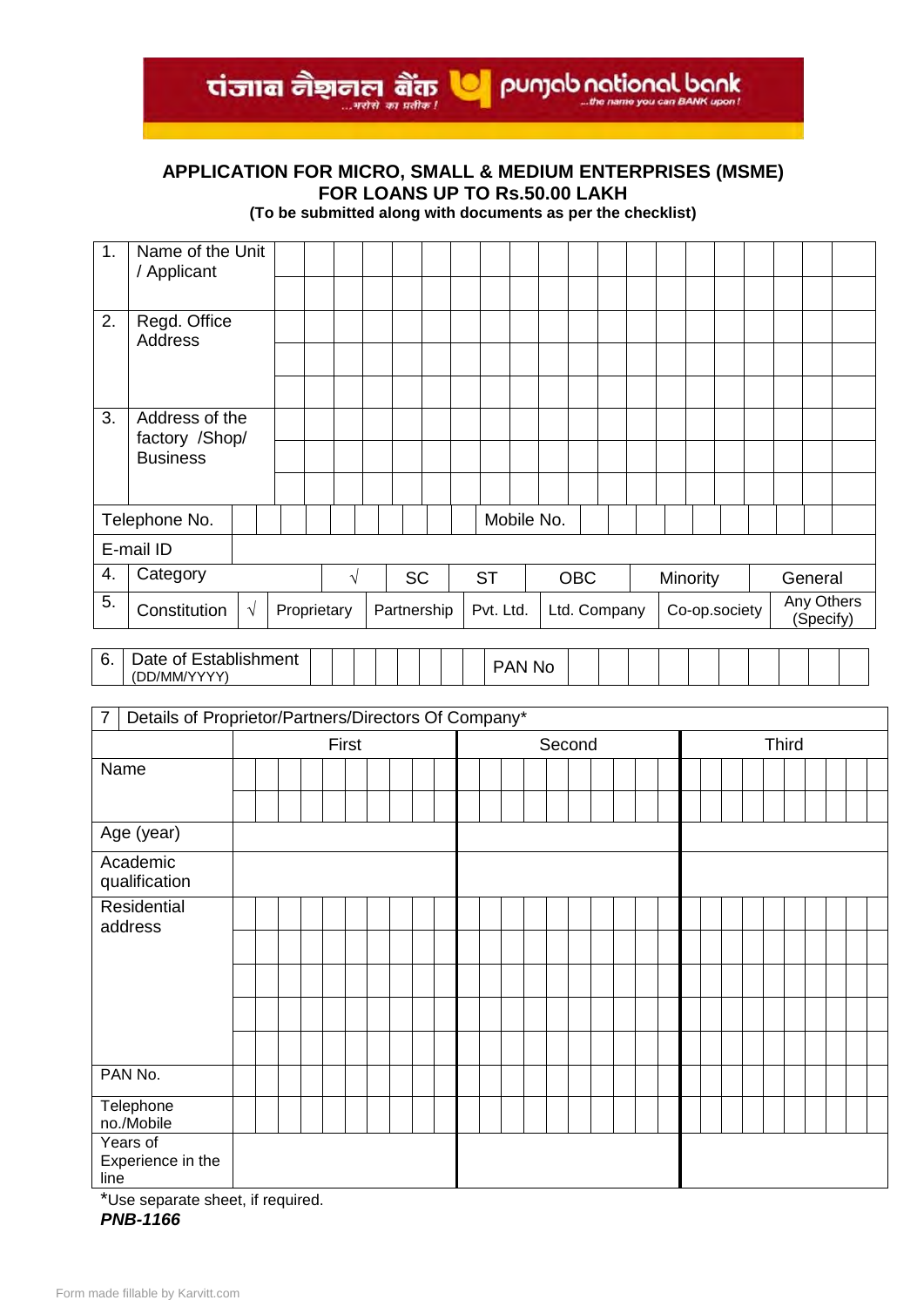| റ  |                  | Existing:    |  |
|----|------------------|--------------|--|
| o. | Line of activity | Proposed (#) |  |

# if a different activity other than existing activity.

# 9. Names of Associate Concerns and Nature of Association

| Name of the Associate concern | Addresses of the<br>Associate Concern | Presently<br>Banking with | Nature of<br>Association | Extent of Interest as a<br>Prop./Partner Director/or<br>Just investor in Associate<br>concern |
|-------------------------------|---------------------------------------|---------------------------|--------------------------|-----------------------------------------------------------------------------------------------|
|                               |                                       |                           |                          |                                                                                               |
|                               |                                       |                           |                          |                                                                                               |
|                               |                                       |                           |                          |                                                                                               |

|  | 10. Relationship of Proprietor/Partner/Director | with | the. |
|--|-------------------------------------------------|------|------|
|  | officials of the Bank/Director of the Bank      |      |      |

| 10(a) | <b>Credit Facilities (Existing)</b>                                                                                                                                                                                        |                      |                      |                              |                 |            |                    |  |  |  |
|-------|----------------------------------------------------------------------------------------------------------------------------------------------------------------------------------------------------------------------------|----------------------|----------------------|------------------------------|-----------------|------------|--------------------|--|--|--|
|       | Type of<br>facilities                                                                                                                                                                                                      | Limits<br>(in lakhs) | Outstanding<br>as on | Presently<br>banking<br>with | Security lodged | <b>ROI</b> | Repayment<br>terms |  |  |  |
|       | Current<br>Account                                                                                                                                                                                                         |                      |                      |                              |                 |            |                    |  |  |  |
|       | Cash Credit                                                                                                                                                                                                                |                      |                      |                              |                 |            |                    |  |  |  |
|       | Term Loan                                                                                                                                                                                                                  |                      |                      |                              |                 |            |                    |  |  |  |
|       | LC/BG                                                                                                                                                                                                                      |                      |                      |                              |                 |            |                    |  |  |  |
|       | If Banking with PNB, customer ID to be given,                                                                                                                                                                              |                      |                      |                              |                 |            |                    |  |  |  |
| 10(b) | It is certified that our unit has not availed any loan from any other Bank/Financial Institution in the<br>past and I am no indebted to any other Bank/Financial Institution other than those mentioned in 10(a)<br>above. |                      |                      |                              |                 |            |                    |  |  |  |

| 11 | Credit Facilities (proposed) |                   |                               |                                                                     |                                           |  |  |  |  |  |
|----|------------------------------|-------------------|-------------------------------|---------------------------------------------------------------------|-------------------------------------------|--|--|--|--|--|
|    | Type of Facilities           | Amt.<br>(In lakh) | Purpose for which<br>required | Security offered                                                    |                                           |  |  |  |  |  |
|    |                              |                   |                               | Primary security<br>(details with approx.<br>value to be mentioned) | Whether<br>collateral security<br>offered |  |  |  |  |  |
|    | Cash Credit                  |                   |                               |                                                                     | Yes/No                                    |  |  |  |  |  |
|    | Term Loan                    |                   |                               |                                                                     | Yes /No                                   |  |  |  |  |  |
|    | LC/BG                        |                   |                               |                                                                     | Yes/No                                    |  |  |  |  |  |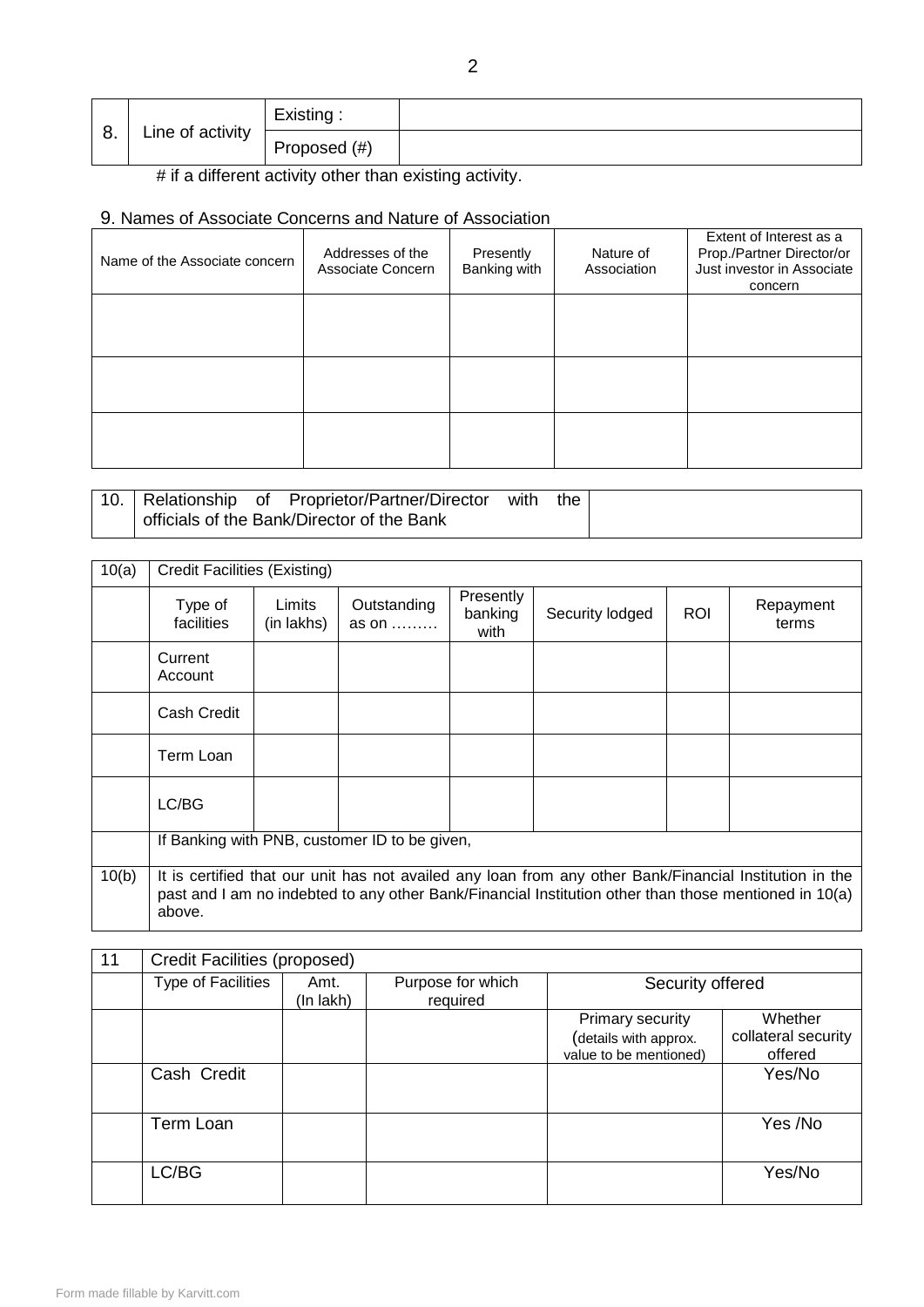## 12. In case of term loan requirements, details of proposed machinery/Equipments:-

| Type of Machine/<br>Equipments | Purpose for<br>which required | Whether<br>imported or<br>indigenous | Name of<br>supplier | Total cost of machine<br>(in case if imported<br>machine, the break-up of<br>basic cost, freight,<br>insurance and customs<br>duty may be given) | Contribution<br>being made<br>by the<br>promoters | Loan<br>required |
|--------------------------------|-------------------------------|--------------------------------------|---------------------|--------------------------------------------------------------------------------------------------------------------------------------------------|---------------------------------------------------|------------------|
|                                |                               |                                      |                     |                                                                                                                                                  |                                                   |                  |
|                                |                               |                                      |                     |                                                                                                                                                  |                                                   |                  |
|                                |                               |                                      |                     |                                                                                                                                                  |                                                   |                  |
|                                |                               |                                      |                     |                                                                                                                                                  |                                                   |                  |
|                                |                               |                                      | <b>Total</b>        |                                                                                                                                                  |                                                   |                  |

13. Details of collateral security offered, if any including 3rd party guarantee:-

(\* As per RBI guidelines banks are not to take collateral security for loans upto Rs. 5 Lakh to MSME Units)

### (a) Immovable Property:-

| Details | Area | Valuation |
|---------|------|-----------|
|         |      |           |
|         |      |           |
|         |      |           |
|         |      |           |
|         |      |           |
|         |      |           |

# (b) Guarantee if offered:-

| Name | Address | Nature of<br>Connection | Estimated<br>means | Telephone/<br>Mobile No. | PAN No. | Others limit<br>sanctioned |
|------|---------|-------------------------|--------------------|--------------------------|---------|----------------------------|
|      |         |                         |                    |                          |         |                            |
|      |         |                         |                    |                          |         |                            |
|      |         |                         |                    |                          |         |                            |
|      |         |                         |                    |                          |         |                            |
|      |         |                         |                    |                          |         |                            |

| 14. | Past performance/future estimates (Actual performance for two previous years, estimates for<br>current year and projections for next year to be provided for working capital facilities. However for term<br>loon facilities projections to be provided till the proposed year of repayment of loan on separate sheet)<br>Amount in Lakh |                          |                         |                                    |                            |  |  |  |  |  |
|-----|------------------------------------------------------------------------------------------------------------------------------------------------------------------------------------------------------------------------------------------------------------------------------------------------------------------------------------------|--------------------------|-------------------------|------------------------------------|----------------------------|--|--|--|--|--|
|     |                                                                                                                                                                                                                                                                                                                                          | Past Year II<br>(Actual) | Past Year I<br>(Actual) | <b>Present Year</b><br>(Estimates) | Next Year<br>(Projections) |  |  |  |  |  |
|     | <b>Net Sales</b>                                                                                                                                                                                                                                                                                                                         |                          |                         |                                    |                            |  |  |  |  |  |
|     | Net Profit                                                                                                                                                                                                                                                                                                                               |                          |                         |                                    |                            |  |  |  |  |  |
|     | Capital (Net Worth in case)<br>of companies)                                                                                                                                                                                                                                                                                             |                          |                         |                                    |                            |  |  |  |  |  |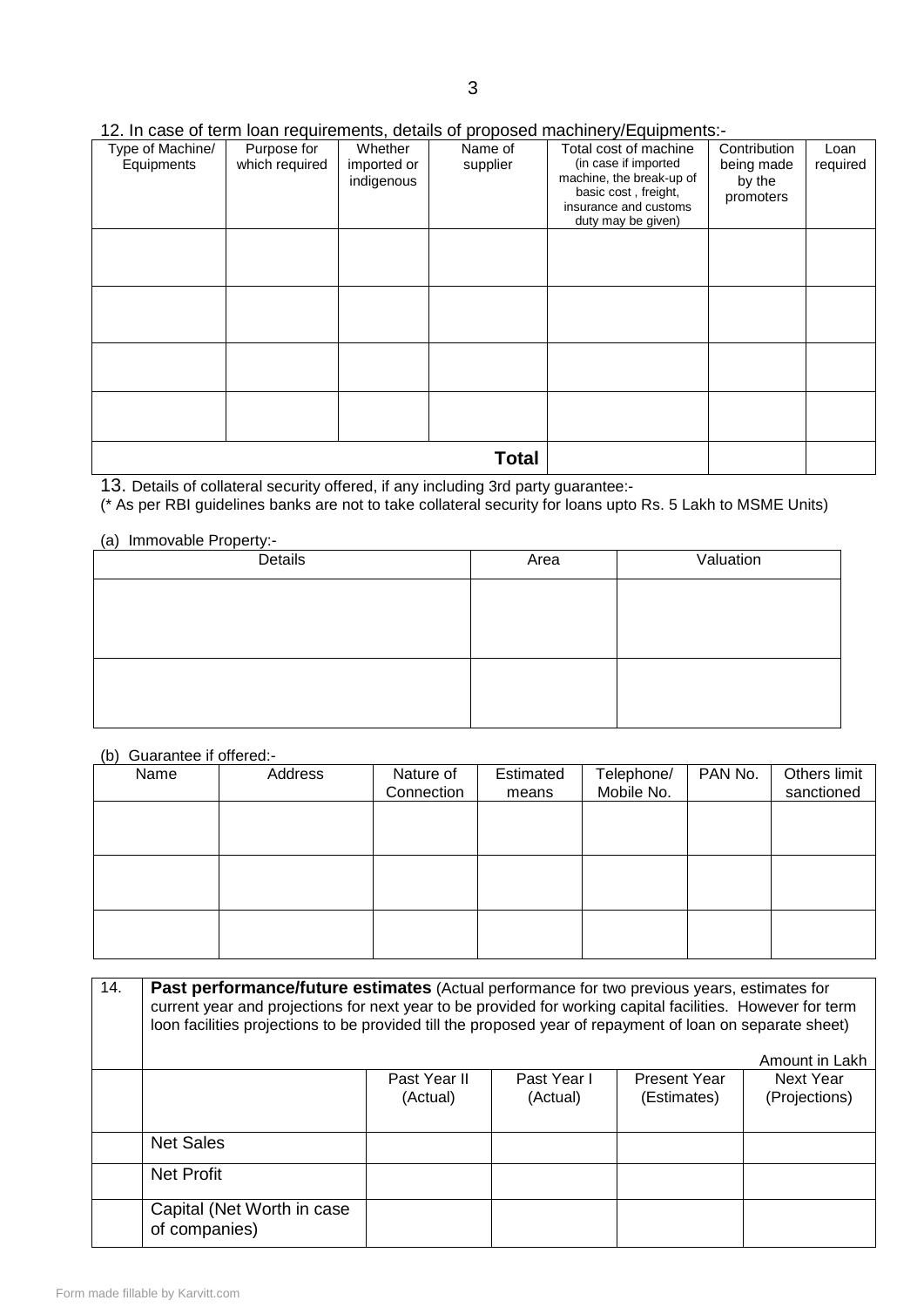| 15 | Status regarding statutory obligations                   |                                                                                    |                                                                                             |
|----|----------------------------------------------------------|------------------------------------------------------------------------------------|---------------------------------------------------------------------------------------------|
|    | <b>Statutory Obligations</b>                             | complied<br>Whether<br>with) Write Yes/No).<br>If not, applicable then<br>write NA | Remarks (Any details in<br>connection<br>with<br>the<br>relevant obligation to be<br>given) |
| 1. | Registration under shops and<br><b>Establishment Act</b> |                                                                                    |                                                                                             |
| 2. | Registration under SSI (Provisional/Final)               |                                                                                    |                                                                                             |
| 3. | Drug License (if applicable)                             |                                                                                    |                                                                                             |
| 4. | Latest VAT Tax Return Filed                              |                                                                                    |                                                                                             |
| 5. | Latest Income Tax Return Filed                           |                                                                                    |                                                                                             |
| 6. | Any other statutory dues remaining<br>outstanding        |                                                                                    |                                                                                             |
| 7. | Any other specify                                        |                                                                                    |                                                                                             |

| 16. | SPACE FOR THE PHOTO | SPACE FOR THE PHOTO                                                                                            | SPACE FOR THE PHOTO |
|-----|---------------------|----------------------------------------------------------------------------------------------------------------|---------------------|
|     | <b>SIGNATURE</b>    | <b>SIGNATURE</b><br>Only one photo of proprietor/each partner/each working Director is required to be affixed. | <b>SIGNATURE</b>    |

I/We certify that all information furnished by me/us is true; that I/We have no borrowing arrangements for the unit except as indicated in the application; that there is no overdue/statutory dues against me/us/promoters except as indicated in the application; that no legal action has been/is being taken against me/us/promoters that I/We shall furnish all other information that may be required by you in connection with my/our application that his may also be exchanged by you with any agency you may deemed fit and you, your representatives, representatives of the Reserve Bank of India or any other agency as authorized by you, may at any time, inspect/verify my/our assets, books of account etc. in our factory/business premised as given above.

Date……….. Place……….

#### **For Branch use:**

 **Signature of Applicant (s)**

- 1. Application received and entered.
- 2. Acknowledgment given to applicant.
- 3. Photo & Signature of applicant should be attested/verified by Branch official.